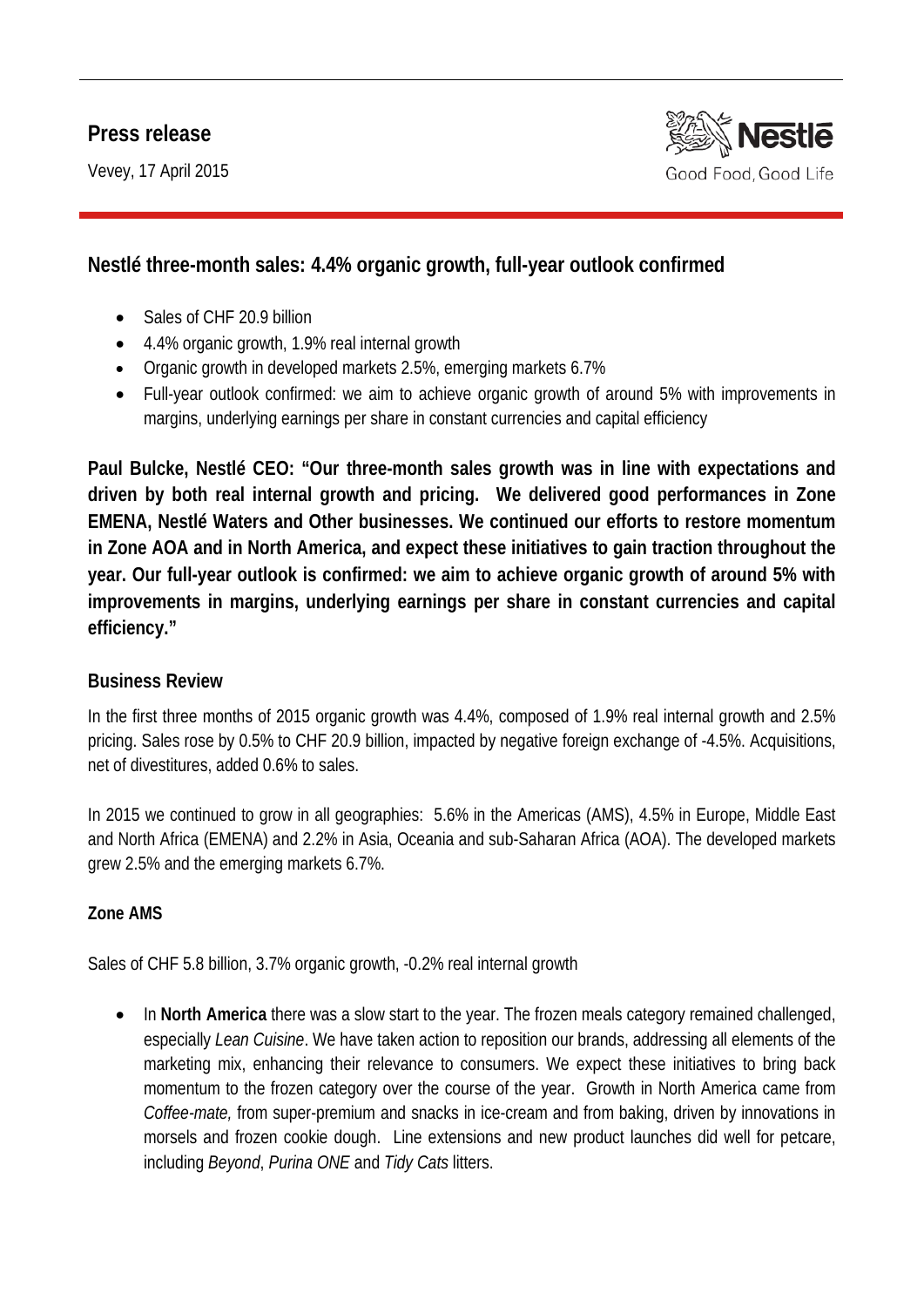• The worsening macroeconomic environment had an impact across **Latin America**, with pricing taken under inflationary pressure in several markets. Brazil, affected by soft sales in ambient dairy, achieved good growth in confectionery with strong performances from *KitKat* and from biscuits, and in coffee from *Nescafé Dolce Gusto*. Cocoa and malt beverages also contributed. Mexico delivered solid contributions in soluble coffee and confectionery. *Dog Chow*, *Pro Plan* and *Cat Chow* helped drive double-digit growth for petcare across the region.

## **Zone EMENA**

Sales of CHF 3.9 billion, 5.3% organic growth, 3.9% real internal growth

- All parts of the Zone delivered strong growth. Petcare was a driver with *Felix, Purina ONE* and *Gourmet. Nescafé Dolce Gusto* grew well across the Zone, as did ambient culinary and confectionery, both helped by the early Easter. Pricing had an impact in Eastern Europe and in Turkey.
- Most markets in **Western Europe** did well although Switzerland and Greece had a slower start to the year.
- In **Central and Eastern Europe** we saw good growth in Poland, Russia and Ukraine despite inflationary pressures.
- There was solid volume growth in the **Middle East and North Africa** regions with strong growth in Turkey driven by soluble coffee, and good performances across the Middle East, in spite of the challenging environment in Iraq and Yemen.

## **Zone AOA**

Sales of CHF 3.6 billion, -0.2% organic growth, -2.3% real internal growth

- The Zone had a slow start to the year, mainly due to China, as expected. Our actions to renovate products, to innovate and to improve communication and distribution are on track. Also relevant was the slowdown in Nigeria.
- Innovations like *Nescafé Blend & Brew* and *KitKat Rubies* in Malaysia, *Chun* premium protein drink from Yinlu in China and the continuing roll-out of *Nestlé Milo Activ-Go* are laying the foundations for increased growth momentum in the **emerging markets**.
- The premium businesses continued to do well overall. Japan grew dynamically, thanks to the ongoing innovation in products and business models and continued good growth momentum in *KitKat.*

## **Nestlé Waters**

Sales of CHF 1.7 billion, 7.3% organic growth, 7.5% real internal growth

• Nestlé Waters continued to deliver solid, broad-based organic and real internal growth in all three geographies. There was double-digit growth in the emerging markets and mid-single-digit growth in the developed markets.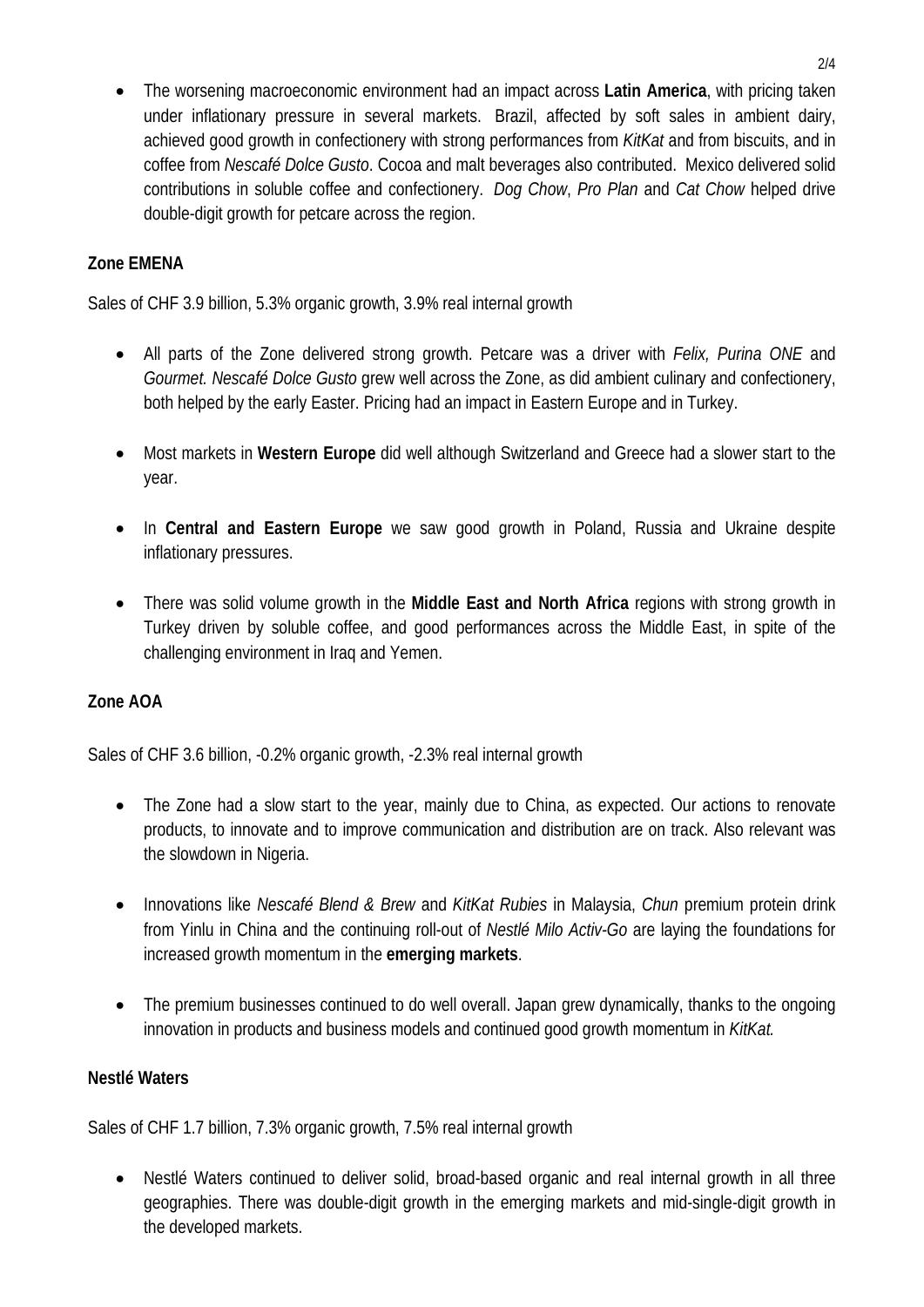• There was further growth acceleration for *Nestlé Pure Life*. The premium international brands *Perrier*  and *S.Pellegrino* continued their good growth momentum in North America, Europe and the rest of the world. Among the local brands, *Erikli* in Turkey, *Al Manhal* in Saudi Arabia, *Buxton* in the United Kingdom and *Yunnan Shan Quan* in China grew strongly.

### **Nestlé Nutrition**

Sales of CHF 2.6 billion, 4.3% organic growth, 1.3% real internal growth

• Nestlé Nutrition had a relatively slow start mainly impacted by tough comparisons, in particular in the more volatile markets in the Middle East, Africa and Russia. There were good performances in Asia and Mexico. Wyeth Infant Nutrition continued to deliver solid growth in infant formula and growing-up milks, driven by the premium brands *IIluma* and *S-26,* and by geographic expansion. Infant cereals did well in the United States, South East Asia and India. Pouches were a highlight for meals and drinks.

### **Other businesses**

Sales of CHF 3.3 billion, 8.1% organic growth, 5.9% real internal growth

- **Nestlé Professional** had a good start to the year with growth balanced across the food and the beverage businesses. The growth was driven by emerging markets in Asia and Latin America, and Eastern Europe contributed.
- **Nespresso** continued to grow well in a competitive market, leveraging its constant innovation and renovation in machines, in services and its range of super-premium coffees. It also continued to expand internationally.
- **Nestlé Health Science** delivered solid sales growth with its three business areas; consumer care, medical nutrition and novel therapeutic nutrition, all contributing. Europe and China performed well. The key growth-drivers were the *Vitaflo* product range, *Alfamino* in the paediatric allergy range, *Boost*  in North America and *Meritene* in Europe.
- **Nestlé Skin Health** continued to grow solidly with all businesses contributing and strong performances in the Americas and Asia. Growth in the prescription products business was helped by the launch of *Soolantra*, a topical treatment for rosacea. The North American rights to commercialise key aesthetic dermatology products, acquired last year, contributed to the strong growth momentum.

## **Outlook**

We confirm our full-year outlook: we remain focused on our business long term, strengthening the foundations of future growth and we aim to achieve organic growth of around 5% with improvements in margins, underlying earnings per share in constant currencies and capital efficiency.

**Contacts** Media Robin Tickle Tel.: +41 21 924 22 00 Investors Steffen Kindler Tel.: +41 21 924 35 09